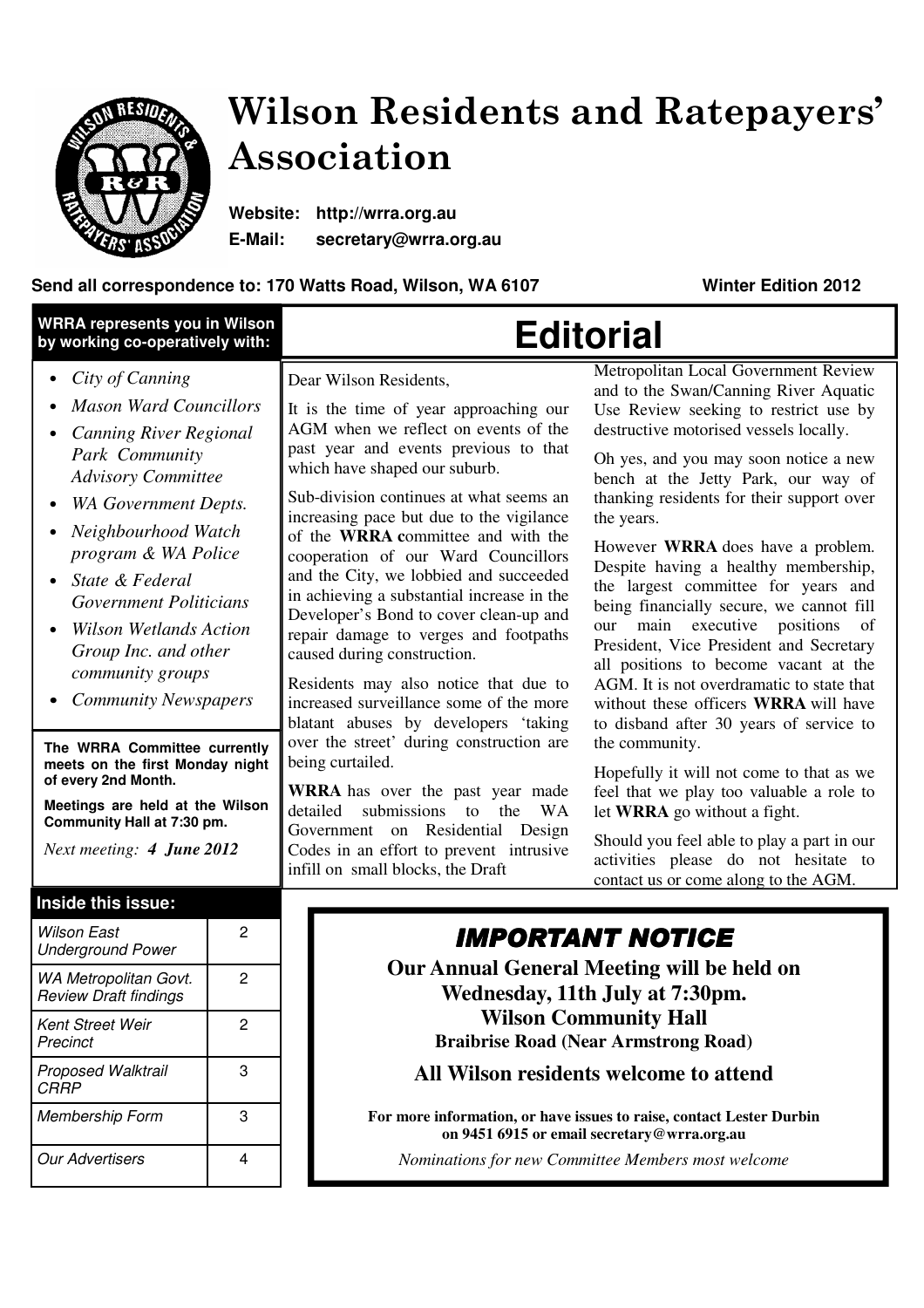## WILSON EAST UNDERGROUND POWER UPDATE

Following up on our Summer Edition newsletter, there have been some changes in the schedule for the installation of U/G power in Wilson East, which was due to start late 2012. The original definition of Wilson East in the programme was to exclude the area east of Fleming Avenue and bounded by Manning Road. This area included approximately 147 dwellings and a small number of commercial premises which were excluded. However following submissions from residents of this area who very much wanted U/G power, **WRRA** undertook a doorknock and gathered a petition which was presented to Council and it was tabled at the Council Meeting of 11 August 2011. As one of our committee members put it 'you can't get much further east in Wilson than this area so why isn't it included in the Wilson East Project?'

The Council agreed with our petition and submitted it with their own reasons to Western Power, Office of Energy the government office concerned who after due consideration rejected the proposal to increase the scope of the project. Subsequently, Canning City Mayor Delle Donne and Acting CEO have met and requested the Minister for Power, Peter Collier to have this decision reviewed. As we await a final ruling, the installation of U/G power in Wilson East has been delayed and our 'slot' given to another area so it is hoped that work can start in 2013. Whether the area east of Fleming Ave. will be included we don't yet know.

## WA METROPOLITAN GOVERNMENT REVIEW DRAFT FINDINGS - APRIL 2012

During the latter part of 2011-early 2012, a selected panel from the community and local government sector reviewed the numerous submissions and after due consideration have now issued their draft findings under a report which was issued for public comments by the 25 May 2012. Briefly the committee recognised the need for change and made 23 key recommendations under their April 2012 Report. These included the need to enhance strategic thinking across the Local Govt., State and the wider community required to manage the extraordinary growth over the next 50 years. It also recognised the need for change on Local Govt. structures, boundaries and governance to reduce duplication, streamline regulatory requirements and achieve greater economies of scale.

## KENT STREET WEIR PRECINCT

**WRRA** is aware that the City of Canning is working on a Master Plan for improvements to the Kent Street Weir precinct. **WRRA** and the public will be given the opportunity to comment on the plan when it is released.

**WRRA** is keen to see a balanced outcome of conservation, recreation and residential issues including:

- Access for the public to use the playing field near the Weir;
- Improved parking and safer traffic flow in the area on days of heavy use such as the third Sunday for the month for the Castledare Railway.
- Night lighting that is adequate for security whilst reflecting the environmental qualities of the area.
- Improving access to the public, whilst harnessing the conservation value, for the Wilson Lake.
- The area conforms with FESA requirements for bushfire prevention.
- The reduction of dust in the area, particularly across the dry weather periods.

In recent months the City of Canning has acted on the elimination of industrial noise from the Eco-Education Centre Cafe.

**WRRA** welcomes comments from residents regarding issues in the Kent Street Weir precinct. The best method is email to the secretary at secretary@wrra.org.au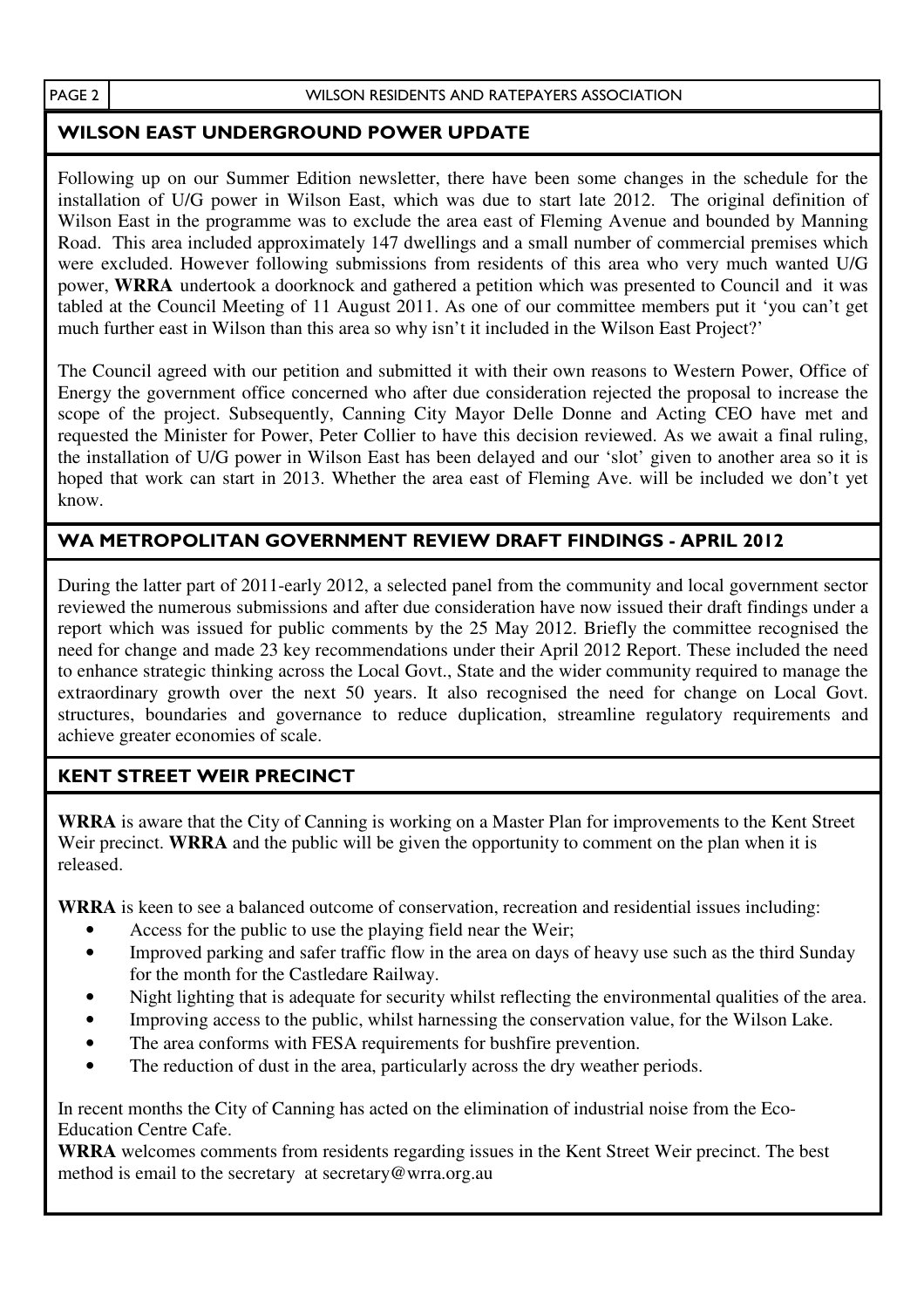#### UPDATE ON PROPOSED WALKTRAIL – WATTS ROAD TO CANNING RIVER GARDENS UPDATE

The Dept. of Environment and Conservation (DEC) recently conducted a survey of about 60 residents living adjacent/near the area of the proposed walk trail or boardwalk from Watts Road to Canning River Gardens. A strong response was received with over half of those surveying responding.

5 options were presented, falling into three major groups.

(A) (Option 1) Pathway along the northern edge of the CRRP, close to house boundaries

(B) (Options 2 – 4) Boardwalk path swinging some distance into the CRRP and eventually looping back in at the Eastern end, near Canning River Gardens.

(C) (Option 5) No walk trail at all.

DEC have reported that respondents have strong objections to a walk trail running near their property boundaries, due mainly to security concerns. This option will not be pursued further. Preference indicates that a walk trail is wanted through the Surrey road marshlands generally along the route approved by the amendments to the Canning River Regional Park Draft Management Plan of September 2005, which approximates to the DEC favoured route being one that swings out away from the property line, in the vicinity of the drain that follows the line of the river, between the houses and the river. It is to be hoped that the inward swing of the walk,trail/boardwalk will be directly in at right angles from the main pathway, towards Canning River Gardens, avoiding all property boundaries.

Further work will not take place in the near future. A review and approval process involving various groups with interests in the area must take place. Thus the input from relevant bodies such as the Swan River Trust, Canning Council, and local groups representing Aboriginal interest, flora and fauna, engineering and maintenance, costing and so on will be obtained, over a period of possibly 2-3 years.

The time taken is likely to result in a well planned facility, and a walk trail with boardwalk sections, which will have minimal impact upon residents and upon local flora and fauna. This may prove slightly more expensive than other options that have been mooted, but will be a valuable enhancement to the area and provide visitors a wonderful vista of this secluded section of Canning River Regional Parklands.

Unfortunately due to lack of space we are unable to show the route options in this issue but a detailed map in colour is available on the WRRA homepage.

## **NEW MEMBERS ARE MOST WELCOME !!!**

**Remember, the more members we have, the more power the Association has to lobby the City of Canning and State Government Departments to improve services within Wilson.** 

## **WRRA Membership Subscription Form 2012/13**

To join the Association, simply complete the following details, enclose your Annual Membership Fee of \$5 per Household and return it to us (as per the instructions below). Receipts will not normally be issued except upon request.

- Please contact me to discuss WRRA Committee Nomination Post form to WRRA, 170 Watts Road, Wilson 6107 or drop it in the WRRA Box at the Eureka One Stop Deli (on Eureka Road). Payment by cash (note only) or cheque. Mark Cheques payable to the "Wilson Residents and Ratepayers' Association".

PAGE 3